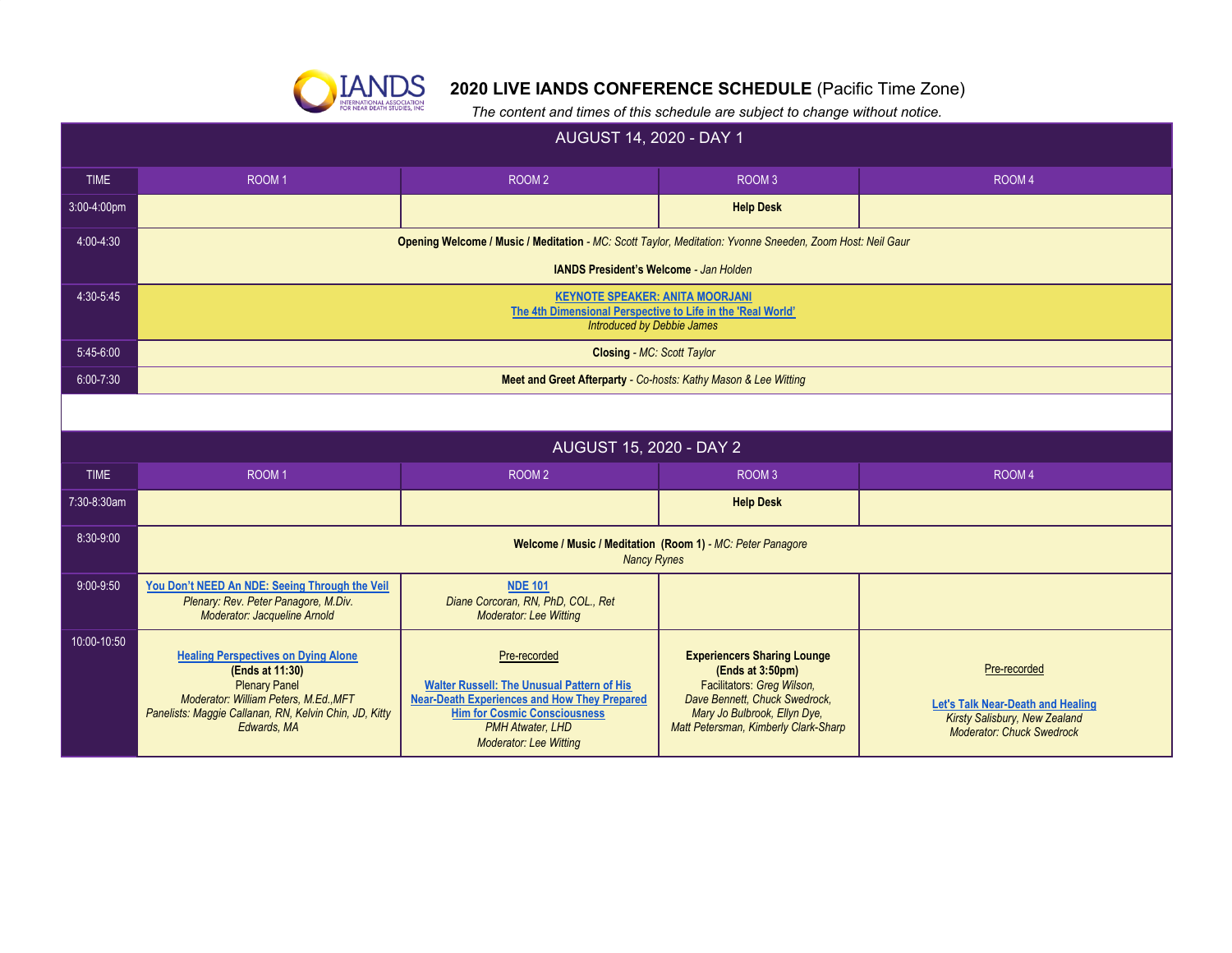| 11:00-11:50   | <b>Healing Perspectives on Dying Alone</b><br>(Continued - Ends at 11:30)                                                                                                                    | Divine Guidance from Beings of Light and<br>the Power of Healing<br>Ingrid Garcia-Hansen Honkala, PhD<br><b>Moderator: Lee Witting</b>                                                                                                                                                    | <b>Experiencers Sharing Lounge</b> | Spanish Pre-Recorded Video<br>Introduccion a la Experiencas Cercanas a la Muerte, y<br>entrevista sobre un caso concreto (En Espanol)<br>Moderator: Diana Marquez Lyons<br>Alejandro Agudo<br>El Yo No Muere - Una ventana a las experiencias cercanas a la<br>muerte                                                                                                                                                                  |
|---------------|----------------------------------------------------------------------------------------------------------------------------------------------------------------------------------------------|-------------------------------------------------------------------------------------------------------------------------------------------------------------------------------------------------------------------------------------------------------------------------------------------|------------------------------------|----------------------------------------------------------------------------------------------------------------------------------------------------------------------------------------------------------------------------------------------------------------------------------------------------------------------------------------------------------------------------------------------------------------------------------------|
| 12:00-12:50   | <b>Grief and Loss: The Journey to Healing</b><br>(Ends at 1:50)<br>Moderators: Sarina Baptista, Brian Smith<br>Panelists: Caroline Chang, Nell Rose Foreman, Nancy<br>Regan, Rosemary Ringer | <b>Veteran's/Active Military NDE Discussion Group</b><br>(Ends at 1:50)<br>Video: Understanding Veterans' Near-Death<br><b>Experiences (37 minutes)</b><br>Moderator: Diane Corcoran, RN, PhD, COL., Ret,<br>Roberta Moore<br>Panelists: Genny Krackau,<br>Rev. Bill McDonald, Tony Woody | <b>Experiencers Sharing Lounge</b> | Spanish Pre-Recorded Video<br>Entrevista a Ingrid Honkala y Alejandro Agudo:<br>Vida tras una experiencia cercana de muerte<br>Moderator: Diana Marquez Lyons                                                                                                                                                                                                                                                                          |
| $1:00 - 1:50$ | <b>Grief and Loss: The Journey to Healing</b><br>(Continued)                                                                                                                                 | <b>Veteran's/Active Military NDE Discussion Group</b><br>(Continued)                                                                                                                                                                                                                      | <b>Experiencers Sharing Lounge</b> | Video: Why Do Doctors Need to Know About NDEs?<br>Dr. Elaine Drysdale (4:31 minutes)<br>Video: Near-Death Experiences, What Medical Professionals<br><b>Need to Know</b> (29:40 minutes)<br>Q&A: Roberta Moore, Producer                                                                                                                                                                                                               |
| 2:00-2:50     | (ROOM 1)<br><b>KEYNOTE SPEAKER: SUZANNE GIESEMANN, MA</b><br>The Web of Love<br><b>Moderator: Roberta Moore</b>                                                                              |                                                                                                                                                                                                                                                                                           | <b>Experiencers Sharing Lounge</b> | <b>NURSES WORKSHOP</b><br>(Ends at 4:50)<br><b>Compassionate Care: Touched by Near-Death Experiences</b><br>(NDE), Shared-Death Experiences (SDE) and Spiritual<br><b>Mystical Experiences (SME)</b><br>Zoom Host: Jeff Applewhite<br><b>Characteristics of NDE, SDE, &amp; SME</b><br>Debbie James, MSN, RN, CCRN-K<br>Zoom Host: Jeff Applewhite<br>Lessons Learned from 42 Years of Critical Care<br>Janet Crawford, DNP, MBA, APRN |
| $3:00 - 3:50$ | <b>Spiritual Activation for Healing the Wounded Soul</b><br>Gregg Unterberger, M.Ed., LPC<br>Moderator: Nancy van Alphen                                                                     | Pre-recorded<br><b>Healing with Sound, Vibration,</b><br><b>Frequency, and Light</b><br>Moderator: Mary Helen Hensley, D.C.<br>Panelists: Suzanne Price, MA,<br>Shawna Ristic, MA, TMB-BC                                                                                                 | <b>Experiencers Sharing Lounge</b> | Nurses' Responses to NDErs: A Help or Hindrance? One<br><b>Nurse's Personal Experience</b><br>Judith Mandalise, MEd. RN<br>Zoom Host: Jeff Applewhite<br>NDErs in Military Culture: How NDEs Are Different<br>Diane Corcoran, PHD, RN                                                                                                                                                                                                  |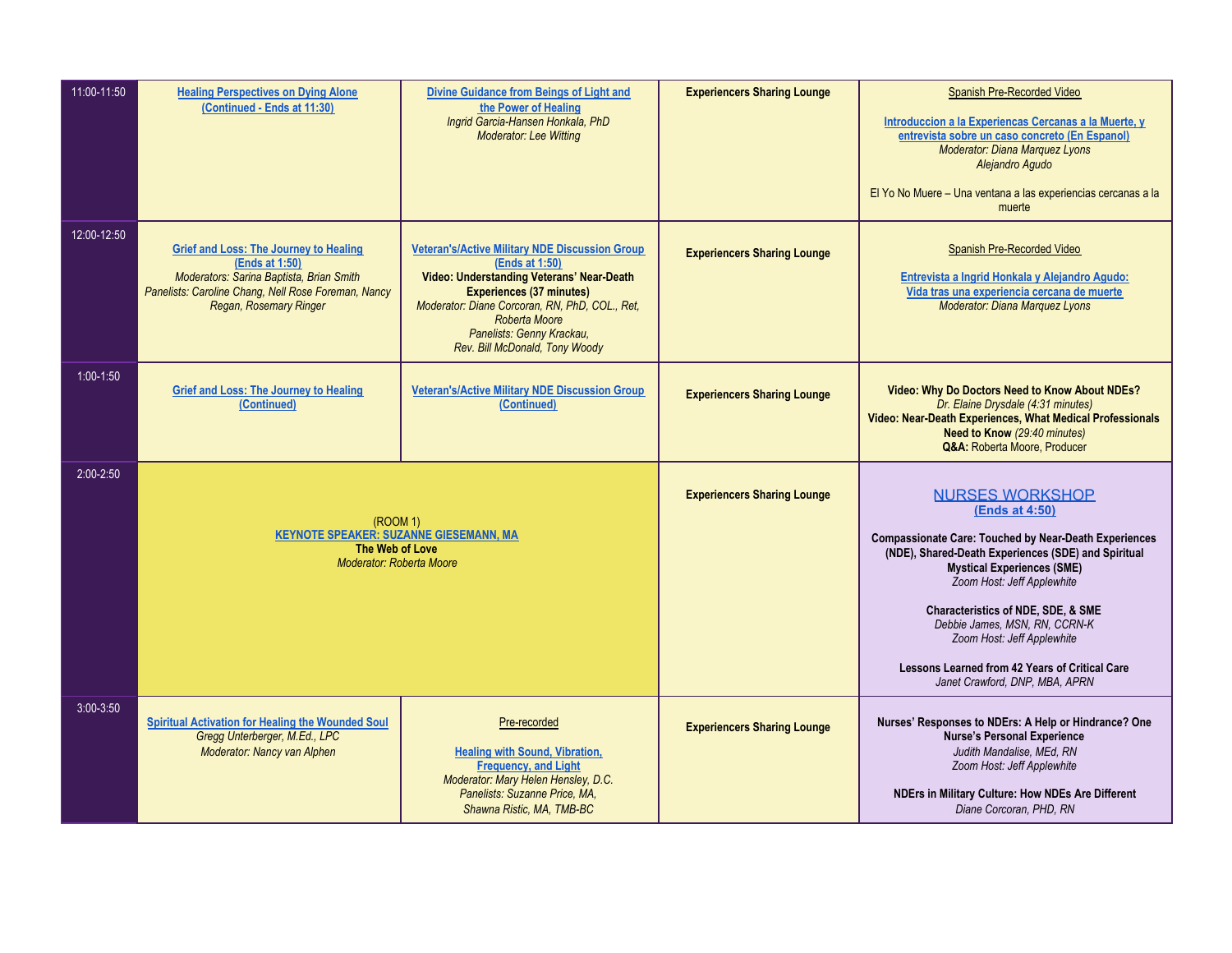| 4:00-4:50   | Suicide Detoured by NDE's and<br><b>Spiritually Transformative Experiences</b><br><b>Moderator: Yolaine Stout</b><br><b>Panelists: Chris Batts, Angie Fenimore</b> | Pre-recorded<br><b>Awaken to Oneness</b><br>Plenary: Jeffery C. Olsen and Special Guest<br>Moderator: Nancy van Alphen     | <b>IANDS Group Facilitators/Leaders</b><br>LIVE<br><b>Groups Coordinator: Dave Bennett</b> | Case Examples of Healing the Aftereffects of NDE, STE, &<br><b>SME through Multi-dimensional Care</b><br>Mary Jo Bulbrook, RN, EdD, CEMP/S/I<br>Zoom Host: Jeff Applewhite |
|-------------|--------------------------------------------------------------------------------------------------------------------------------------------------------------------|----------------------------------------------------------------------------------------------------------------------------|--------------------------------------------------------------------------------------------|----------------------------------------------------------------------------------------------------------------------------------------------------------------------------|
| $5:00-6:00$ | <b>Transformational Power of the NDE</b><br>Moderator: Claudia Edge<br>Panelists: Pat Johnson, Chris Kito                                                          | NDE Wisdom in Medical Care and Beyond: Giving<br>Hope in the COVID Era<br>Elaine Drysdale, MD<br>Moderator: Dr. Jan Holden |                                                                                            | IANDS.ORG                                                                                                                                                                  |

| <b>AUGUST 16, 2020 - DAY 3</b> |                                                                                                                                                                                                  |                                                                                                                                                                |                                                                                                                                                                                             |                                                                                                                                                                                             |
|--------------------------------|--------------------------------------------------------------------------------------------------------------------------------------------------------------------------------------------------|----------------------------------------------------------------------------------------------------------------------------------------------------------------|---------------------------------------------------------------------------------------------------------------------------------------------------------------------------------------------|---------------------------------------------------------------------------------------------------------------------------------------------------------------------------------------------|
| <b>TIME</b>                    | ROOM <sub>1</sub>                                                                                                                                                                                | ROOM <sub>2</sub>                                                                                                                                              | ROOM <sub>3</sub>                                                                                                                                                                           | ROOM <sub>4</sub>                                                                                                                                                                           |
| 7:30-8:30am                    |                                                                                                                                                                                                  |                                                                                                                                                                | <b>Help Desk</b>                                                                                                                                                                            |                                                                                                                                                                                             |
| 8:30-9:00am                    | Welcome / Music / Meditation (Room 1) - MC: Bo Billups<br><b>Michael De Maria, PhD</b>                                                                                                           |                                                                                                                                                                |                                                                                                                                                                                             |                                                                                                                                                                                             |
| $9:00-9:50$                    | From Chaos to Healing: Spiritual Help During a<br>Pandemic - Rebecca Austill-Clausen, MS-OTR<br>Moderator: Jacqueline Arnold                                                                     | The Wisdom of Trauma: How NDEs Provide<br><b>Healing During Crisis</b><br><b>Brooke Grove, MA, MFT</b><br><b>Moderator: Kathy Mason</b>                        |                                                                                                                                                                                             |                                                                                                                                                                                             |
| 10:00-10:50                    | ROOM <sub>1</sub><br><b>KEYNOTE SPEAKER: HOWARD STORM, MFA, M.DIV</b><br><b>Transformation IS the Near-Death Experience</b><br><b>Moderator: Lee Witting</b>                                     |                                                                                                                                                                | <b>Experiencers Sharing Lounge</b><br>(Ends at 4:50)<br>Facilitators: Greg Wilson,<br>Dave Bennett, Chuck Swedrock,<br>Mary Jo Bulbrook, Ellyn Dye,<br>Matt Petersman, Kimberly Clark-Sharp | Divine Guidance in Islam & Among Iranian NDErs<br>Ali Ghasemian, PhD<br>Moderator: Dr. Jan Holden                                                                                           |
| 11:00-11:50                    | Healing Gifts from the NDE: Mental Health,<br><b>Transpersonal and Depth Psychology</b><br>Moderator: Rebecca Valla, MD<br>Panelists: Christine Clawley, MA, LPC,<br>Robin Richardson, MMH, LMHC | <b>More Love Than We Can Imagine</b><br>Plenary: Tricia Barker, MFA<br><b>Moderator: Kathy Mason</b>                                                           | <b>Experiencers Sharing Lounge</b>                                                                                                                                                          | World Premiere of "Life to Afterlife: Death and Back"<br>Video (Ends at 12:50)<br>Craig McMahon, Director of Amazon video series "Life to<br>Afterlife"<br><b>Moderator: Chuck Swedrock</b> |
| 12:00-12:50                    | <b>Shared Death Experiences Research / Shared</b><br><b>Crossings Project</b><br>William Peters, M.Ed., MFT, Michael Kinsella, PhD<br>Moderator: Dr. Jan Holden                                  | <b>Light and Sound Healing: Guided Information</b><br><b>Systems to Disarm Fear &amp; Anxiety</b><br>Norma Edwards, D.Div.<br><b>Moderator: Caroline Chang</b> | <b>Experiencers Sharing Lounge</b>                                                                                                                                                          | World Premiere of "Life to Afterlife: Death and Back"<br><b>Video (continued)</b>                                                                                                           |